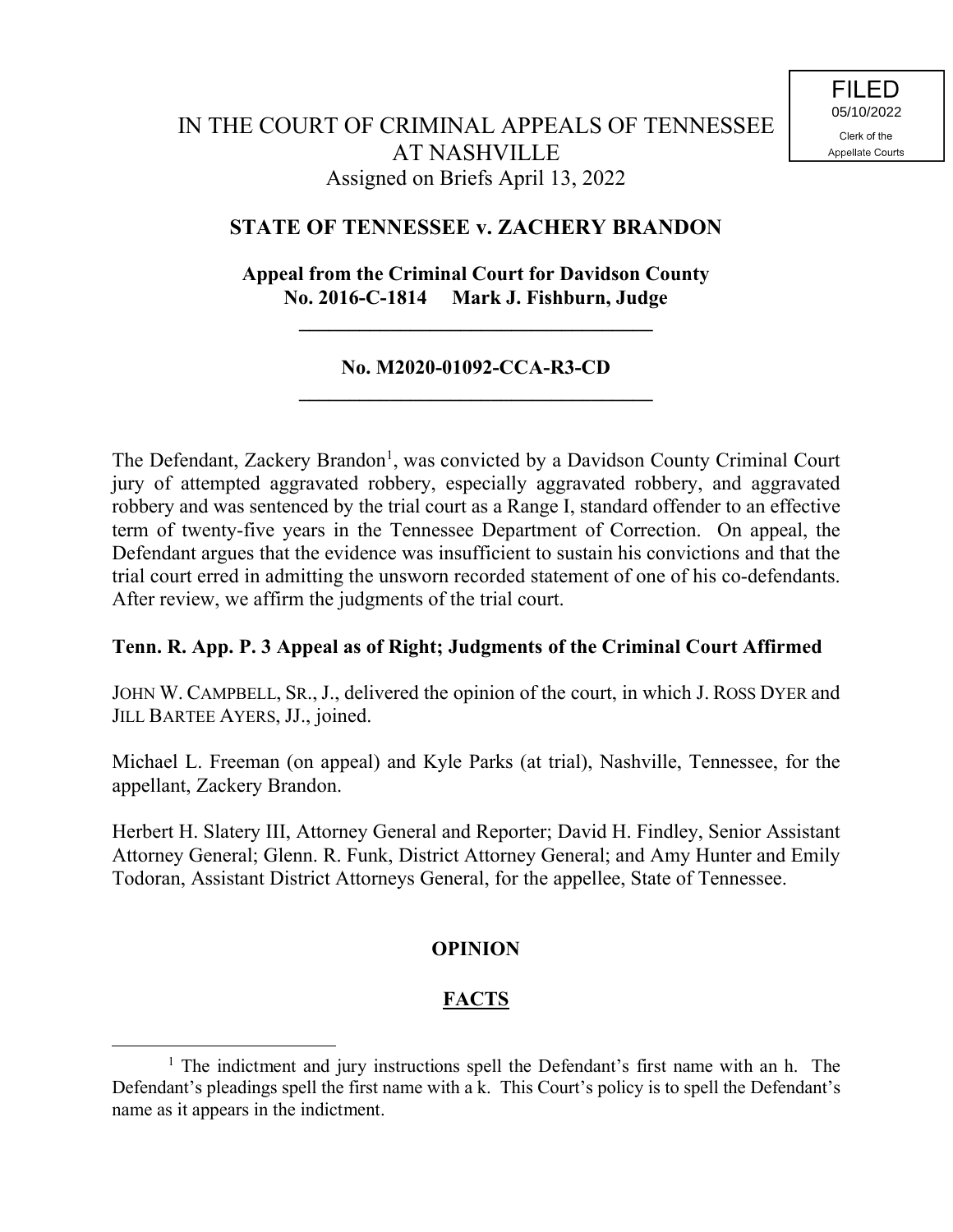The Defendant's convictions stemmed from his participation with his brother, Jamie Brandon, and a third man, Cavelle Camron Rondo, in either robbing or attempting to rob convenience store clerks at three Nashville service stations during a crime spree that occurred in the late evening/early morning hours of August 29-30, 2015. All three men were indicted together for an attempted aggravated robbery at the Shell service station on Shelby Avenue at approximately 10:57 p.m. on August 29, 2015, an aggravated robbery at the Mystic Express service station on Nolensville Pike at approximately 1:30 a.m. on August 30, 2015, and an especially aggravated robbery at the Shell service station on Gallatin Road at approximately 2:16 a.m. on August 30, 2015<sup>2</sup>. Co-Defendant Rondo accidentally shot himself in the leg following the group's last robbery of the night and he and his co-defendants were arrested at Skyline Hospital, where they went to seek treatment for the gunshot wound. Prior to his arrest, Co-Defendant Rondo gave a recorded statement from his hospital bed to a police detective in which he provided details about each man's role in the robberies. Co-Defendant Rondo subsequently pled guilty to the offenses in exchange for a twenty-year sentence, leaving the Defendant and his brother to be tried together before a criminal court jury on September 20-21, 2017.

At trial, the attempted aggravated robbery victim, Aymen Waheb, testified that he and a friend were working at the Shell service station on Shelby Avenue on the night of August 29, 2015. He said his friend was in the bathroom and he was near the front door when a man armed with a pistol appeared outside the store. He stated that he ran to attempt to lock the door but the gunman entered quickly and said, "open the drawer."

Mr. Waheb testified that he was afraid for his life and began running from the gunman in a zigzag pattern toward the back of the store. The gunman chased him, but he managed to close himself inside a storeroom, where he remained until his friend eventually emerged from the bathroom and called the police. Mr. Waheb identified the store's surveillance video of the incident, which was admitted as an exhibit and published to the jury as Mr. Waheb narrated the action. The surveillance video reflects that the gunman, wearing black shoes and a belt with its end sticking out, entered the store after a different man dressed in a "fisherman's cap" and distinctive colorful red shoes had entered and then exited the store. The surveillance video further shows a third individual in a gray hoodie

 $\overline{a}$ 

 $2$  On September 16, 2016, the Davidson County Grand Jury returned a seven-count indictment that charged the Defendant, his brother, and Co-Defendant Rondo in counts five, six, and seven with the offenses at issue in the instant case. The three men and a fourth co-defendant, Corey Dewayne Thompson, Jr., were charged together in counts one through four of the indictment with three counts of aggravated robbery and one count of especially aggravated robbery based on similar robberies committed on August 26, 2015. Those counts were later severed from counts five through seven.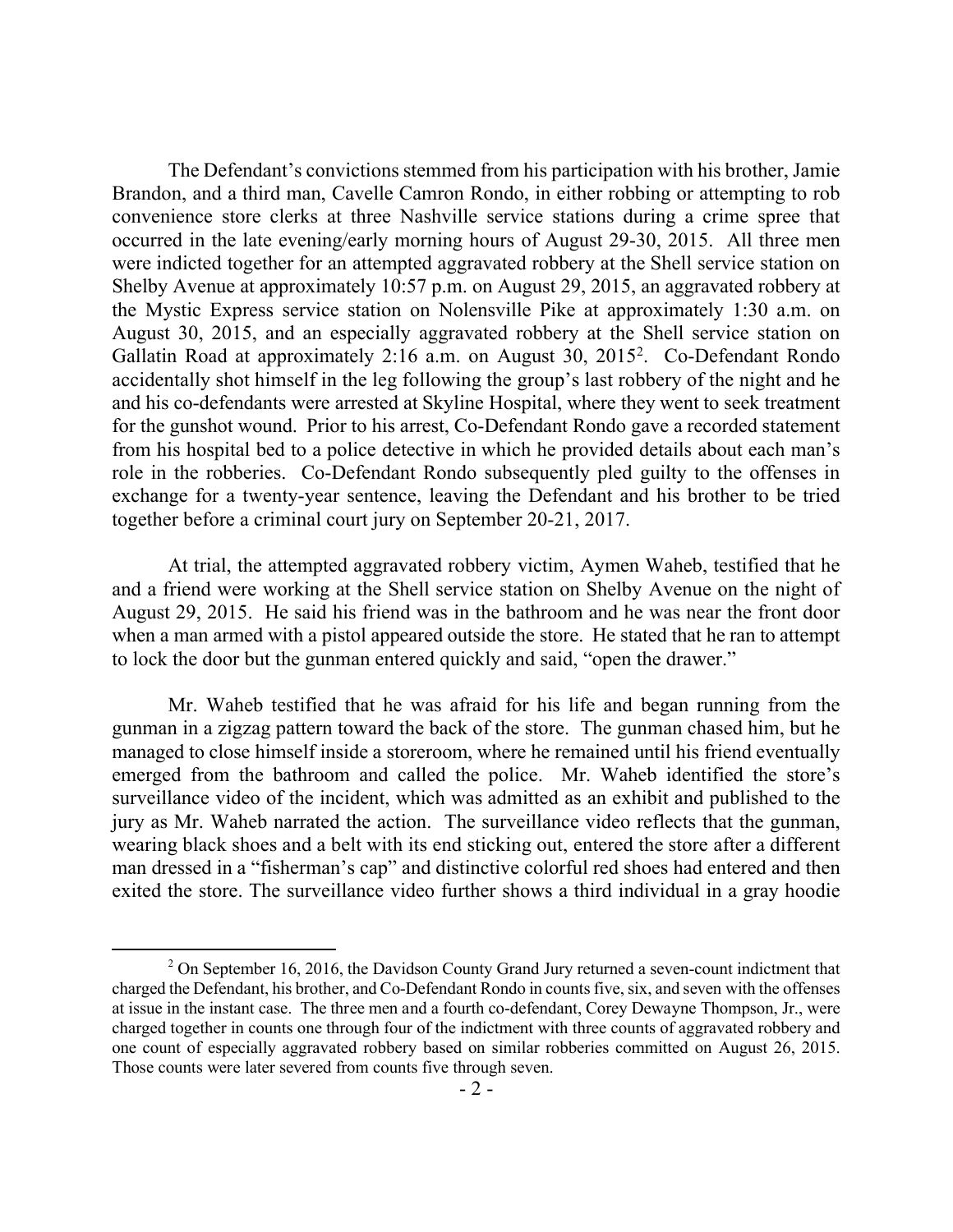and blue shoes entering the store after the gunman had chased Mr. Waheb to the back of the store.

Ali Alibed, the aggravated robbery victim, testified that he was working at the Mystic Express service station on Nolensville Road <sup>3</sup>at approximately 1:30 to 2:00 a.m. on August 30, 2015, when a man armed with a pistol entered the store, followed closely by a second man. He testified that the gunman came around the counter, cursed him, and demanded money. He said the second man waited by the door for a moment and then came forward to take the money. After Mr. Alibed had brought out the cash drawer, the gunman saw the store's rolled coins and instructed Mr. Alibed to add them to the cash drawer, and he complied. The second man then grabbed the money and left the store, followed by the gunman, who cursed Mr. Alibed again before departing.

Mr. Alibed identified the store's surveillance video of the robbery, which was admitted as an exhibit and published to the jury. He also identified several items that had been recovered from the vehicle in which the Defendant and his co-defendants arrived at the hospital, which were admitted as a collective exhibit: rolled coins from the store, a plastic band used to roll the coins, and two store receipts. Mr. Alibed estimated that the robbers took \$1,200 to \$1,500 from the store and said that he feared that the gunman was going to shoot him.

On cross-examination, Mr. Alibed testified that he could not identify the gunman, who had his face covered, but he was face-to-face with the second robber, whom he thought he had been able to identify by his long hair from a photographic array he had been shown by the police. He then made a positive courtroom identification of Co-Defendant Jamie Brandon as the second robber. When asked if he was able to identify him by anything other than his hair, he responded "No."

Mohamed Adams, the victim of the especially aggravated robbery, testified that he was working with his uncle at their family's Shell service station on Gallatin Road in Madison when a man wearing a light brown hoodie and armed with a gun walked in, pointed the gun directly at his face, and ordered him to get back. When he and the gunman reached the counter where Mr. Adams' uncle was standing, the gunman ordered Mr. Adams to get on the floor. Mr. Adams testified that he refused to lie down on the floor, but he knelt down on one knee and told his uncle to give the man all the store's money.

Mr. Adams testified that when the gunman first entered the store, a second man dressed in a gray hoodie stood outside the front door "looking around" before entering the

 $\overline{a}$ 

<sup>&</sup>lt;sup>3</sup> Although the witness referred to it as "Nolensville Road," a police officer later referred to it as "Nolensville Pike."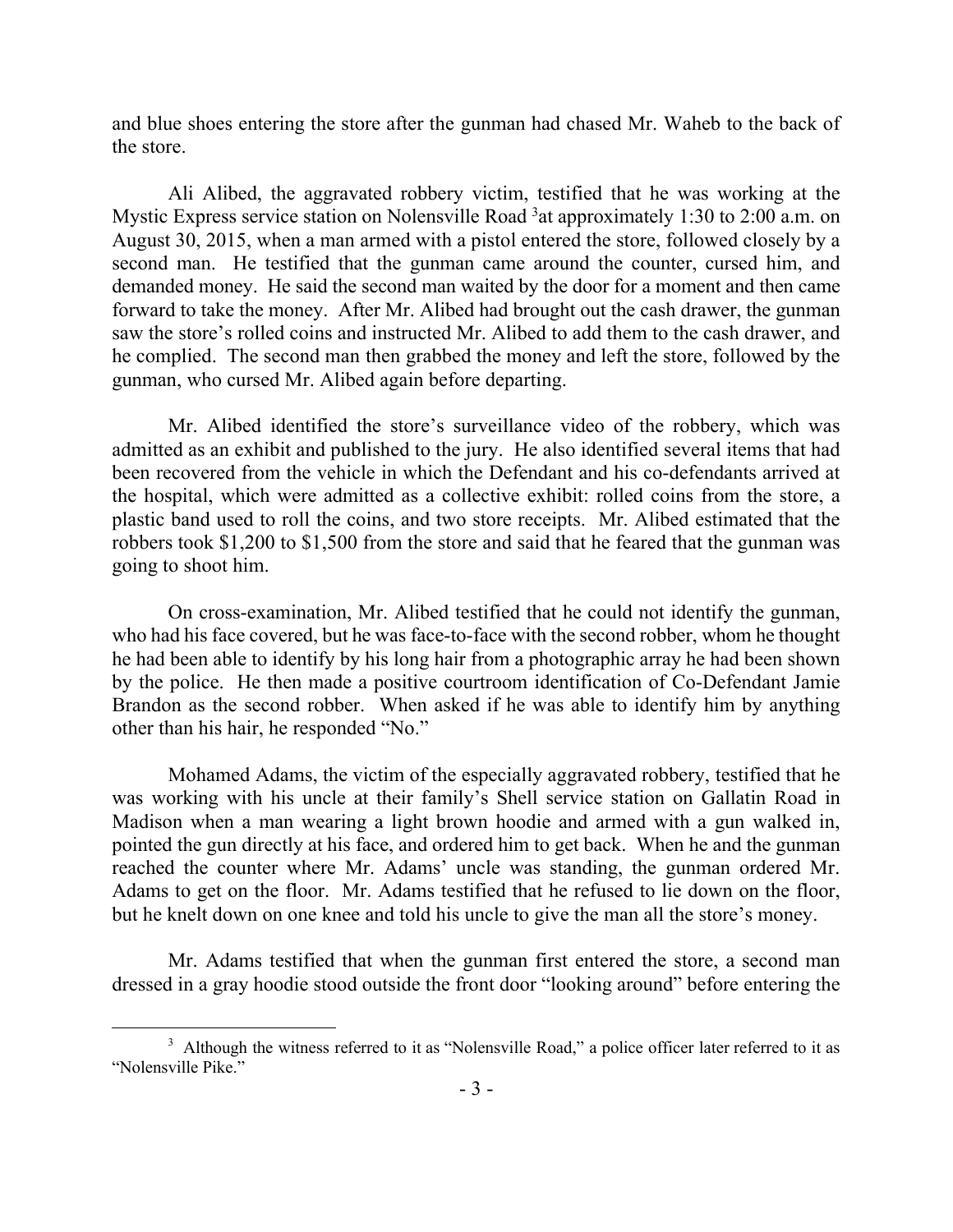store and going straight to the counter to take the money from Mr. Adams' uncle. Mr. Adams said the gunman did not believe that he had given him all the store's cash, although he had. He stated that as the gunman was exiting the store, he turned and shot Mr. Adams.

Mr. Adams testified that he and his uncle did not have any weapons, did not resist, and had given the men all the store's money when the gunman turned and shot him. He said the bullet entered and exited his left buttock, causing him to bleed profusely and to experience a lot of pain. He was unable to walk for approximately three weeks, had to use a walker and then crutches when he was again able to walk, remained in pain for approximately two months, and was left with permanent scars from the entrance and exit wounds. He stated that the men took approximately \$73 from the store. He testified that he was terrified during the ordeal and that he never again worked in the store.

Mr. Adams identified the store surveillance videotape, which was admitted as an exhibit and published to the jury. Mr. Adams identified a light brown hoodie and a gray hoodie, which were admitted as exhibits, and expressed one hundred percent certainty that they were the same hoodies that had been worn by the two robbers.

Mr. Adams testified that police officers showed him a photographic array of possible suspects after he was released from the hospital and he circled someone's photograph. However, he was in a lot of pain at the time and was unsure of his identification. He then made a positive courtroom identification of the Defendant as the man in the brown hoodie who had shot him, stating that he was one hundred percent certain in his identification. When asked how he could be so confident, he replied:

Because I saw the nose and the two eyes and almost where, right here, and then the cheek, so I can tell exactly what he looks like. I mean, I'm not - - and then there's, I can tell from the nose, it was the person, he had a longer nose so that's how I can verify one thing about that too.

On cross-examination, Mr. Adams acknowledged that he circled the photograph of another man on the photographic array despite the fact that the Defendant's photograph was included on the same array. He said he was on pain medication and hazy and that he told the officers at the time that he was not certain in his identification. He stated that he realized his mistake when he saw the Defendant in person at a court hearing. He explained that the photograph was not clear and that he was able to recognize the Defendant when he saw him in person by the Defendant's longer nose, which did not show up in the photograph, and by his eyes. He was adamant that the Defendant was the man who shot him, stating: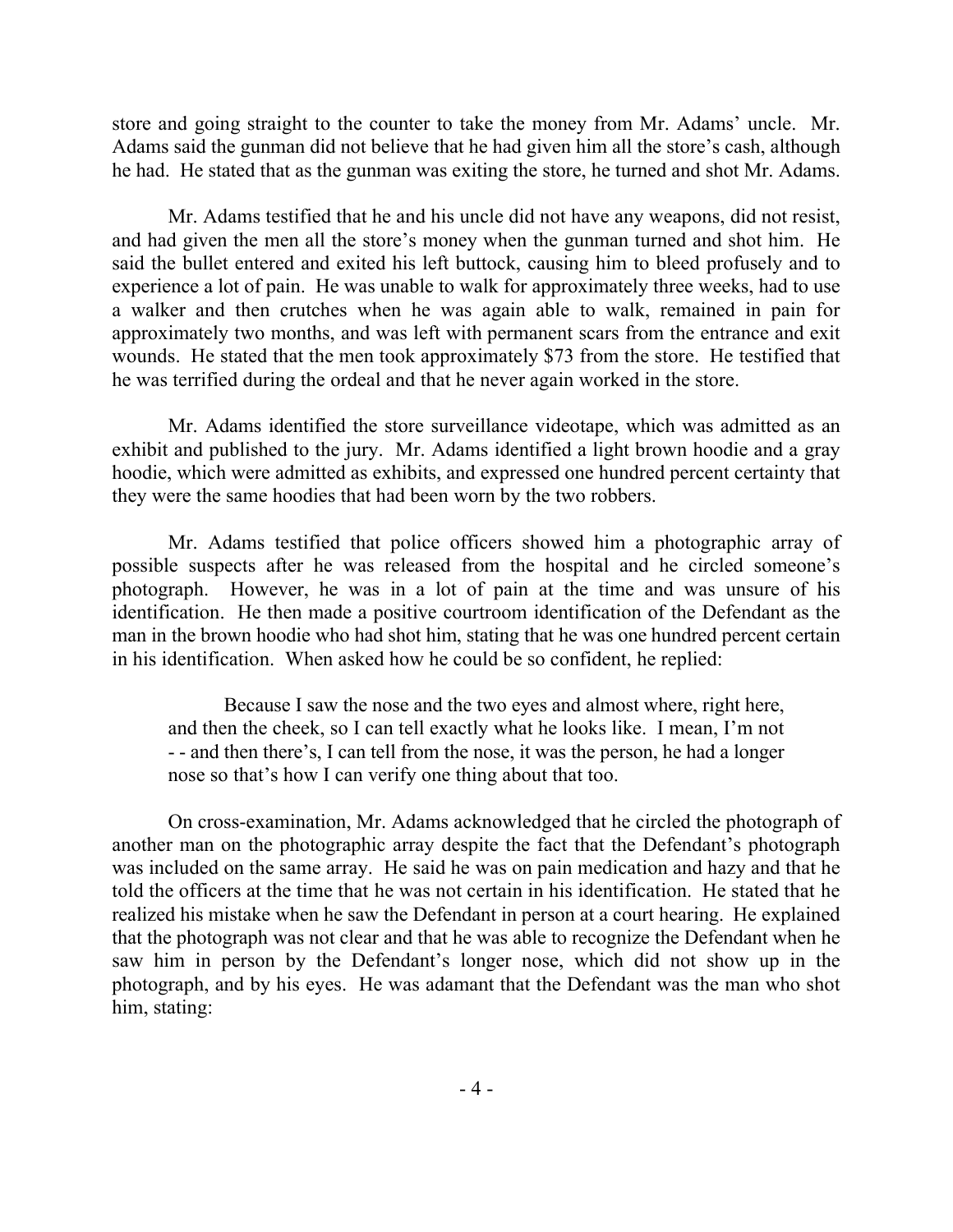Okay. Me and the person who shot me, we had eye contact. I was talking to him, I was telling him "put the gun down," and then he was talking to me too, so we had eye-to-eye contact and everything and I exactly remember the eyes, the nose. And then he was literally, everything was covered and then he had a longer hair, and then once one description was also at the end of the hair there was dyed in like a kind of yellowish color.

Detective Eric Funk of the Metro Nashville Police Department testified that he showed Mr. Adams three separate six-person photographic arrays at 7:11 a.m. on August 30, 2015, approximately five hours after the robbery and shooting. Mr. Adams, who was in his bed at his home, was unable to make any identifications from the arrays that contained the co-defendants' photographs. However, in the array containing the Defendant, Mr. Adams identified someone other than the Defendant. On crossexamination, Detective Funk testified that he had no knowledge of whether any investigation was conducted of the man whose photograph Mr. Adams had circled. He could not recall if Mr. Adams expressed any level of certainty in his identification of that man.

Mohamed Adas, Mr. Adams' uncle, testified that he was stocking cigarillos at approximately 2:15 a.m. on August 30, 2015, when a man wearing a hoodie came into the store. He said he did not pay any attention until his nephew told him that they were being robbed. When he looked up, he saw that the man had a gun pointed toward his nephew and was backing his nephew up toward the register. At about that time, another man with a long forehead came into the store. Mr. Adas testified that his nephew was trying to convince the gunman to lower his gun and was telling him that they would give him everything he wanted. Mr. Adas stated that he got mad at his nephew for not complying with the gunman's orders to get down on his knees because he was afraid that the gunman would start shooting. He said he told his nephew to kneel, and then he opened the cash register, took out the money, and passed it to his nephew, who in turn passed it to the gunman.

Mr. Adas testified that the gunman got angry at the small amount of money they gave him, saying, "f\*\*\*, that's all the money?" He said he apologized, told the gunman that they had just dropped cash into the store's safe, and offered to open the safe. He stated that the gunman knew it took about fifteen or twenty minutes for them to open the safe "so he didn't even answer." Mr. Adas next heard a gunshot and then saw his nephew "running around with pain and stuff" and realized his nephew had been shot. He said he was unable to identify either robber.

Mr. Mohamed Adams, recalled as a witness by the State, testified that earlier that morning, at the request of the prosecutors, he had watched a video of a December 14, 2015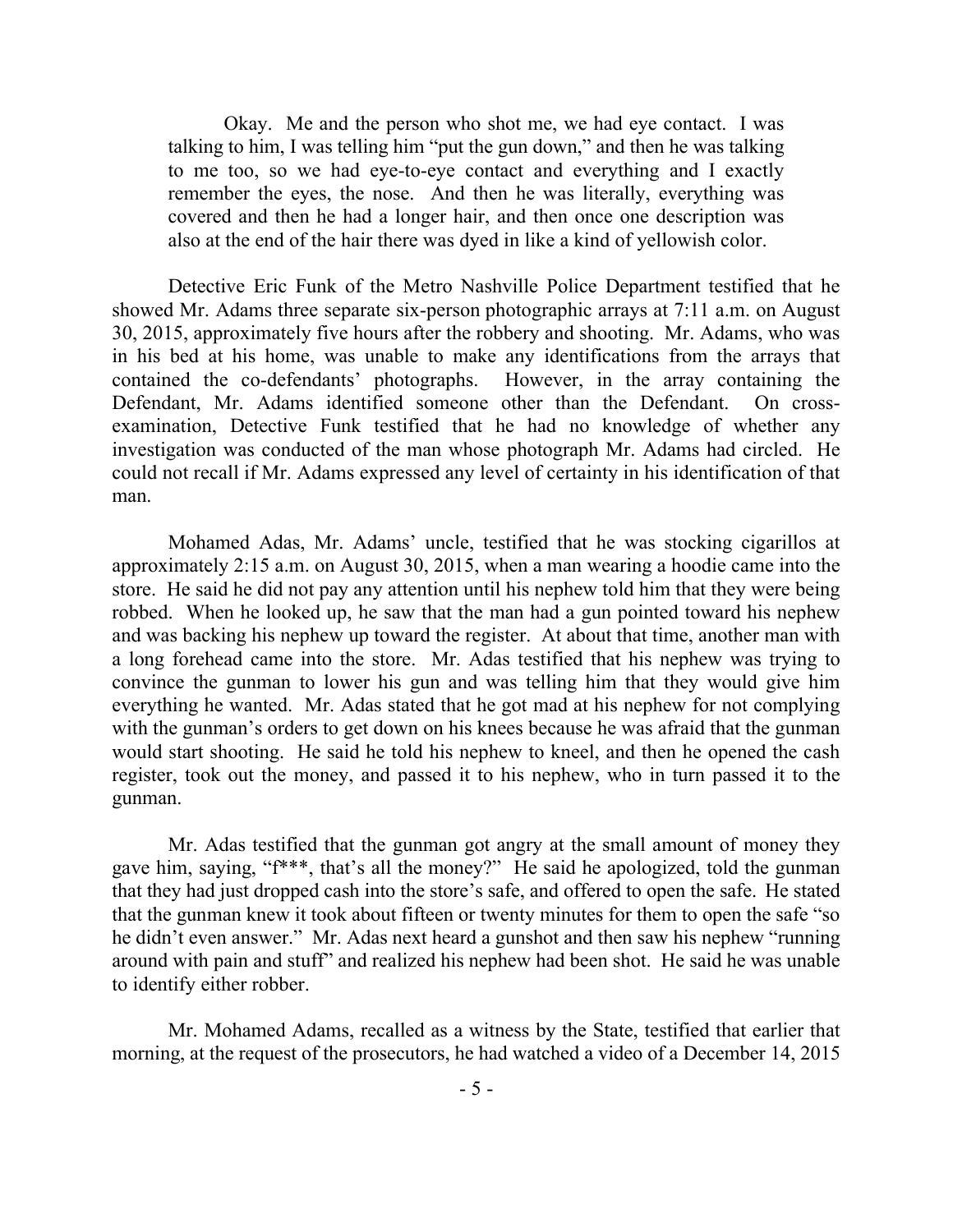court hearing involving the Defendant. After a portion of the video was played in open court, Mr. Adams agreed that he had positively identified the Defendant at that hearing. He then made a second positive courtroom identification of the Defendant as the man in the brown hoodie who had shot him and whom he had previously identified during the December 14, 2015 court hearing.

On cross-examination, Mr. Adams testified that it was not until he saw the Defendant in person that he realized he had made a mistake in the photographic identification. On redirect examination, he agreed that seeing someone in person was very different from viewing their image in a black and white photograph. On recrossexamination, he insisted that he told the officers at the time that he made the erroneous identification that he did not want to attempt an identification at that time because he was on medication and uncertain about his ability to make an identification.

Officer Justin Cregan of the Metro Nashville Police Department's Crime Unit identified photographs of the Chevrolet Lumina in which the Defendant and his codefendants arrived at the hospital, which showed a blood-stained backseat and floorboard, blood-stained cash scattered inside and outside the vehicle, and a gray hoodie on the ground outside the vehicle. He also identified various items that he had collected into evidence, including the following items that a detective brought him inside a plastic hospital bag: a brown hoodie, black jeans, blue Nike shoes, and a high school identification card with the Defendant's name and photograph.

Sergeant Stephen Weir of the Metro Nashville Police Department, who responded to the Gallatin Road Shell service station robbery and shooting, testified that when he reviewed the store's surveillance video he observed "two male blacks enter the store at approximately 02:16 hours, one suspect was wearing a tan hood[ie] and black pants, the other was wearing a gray hood[ie] and black pants[.]". He said the suspect in the "tan hood[ie]" demanded money and then turned and shot Mr. Adams on his way out of the store.

On cross-examination, he acknowledged that the police incident report on Co-Defendant Rondo's accidental shooting, which he had approved as supervising officer, stated that "Victim Rondo was wearing a brown hood[ie] that matched the description of the suspect." He said he was not at the hospital to see who was wearing the "brown hood<sup>[ie]"</sup> and that he approved the incident report on the assumption that the information in it was correct.

In a jury-out hearing, Co-Defendant Cavelle Rondo declared his refusal to testify and claimed a lack of memory about the offenses or how he came to be shot. Detective Russell Thompson then testified about the circumstances in which he had recorded a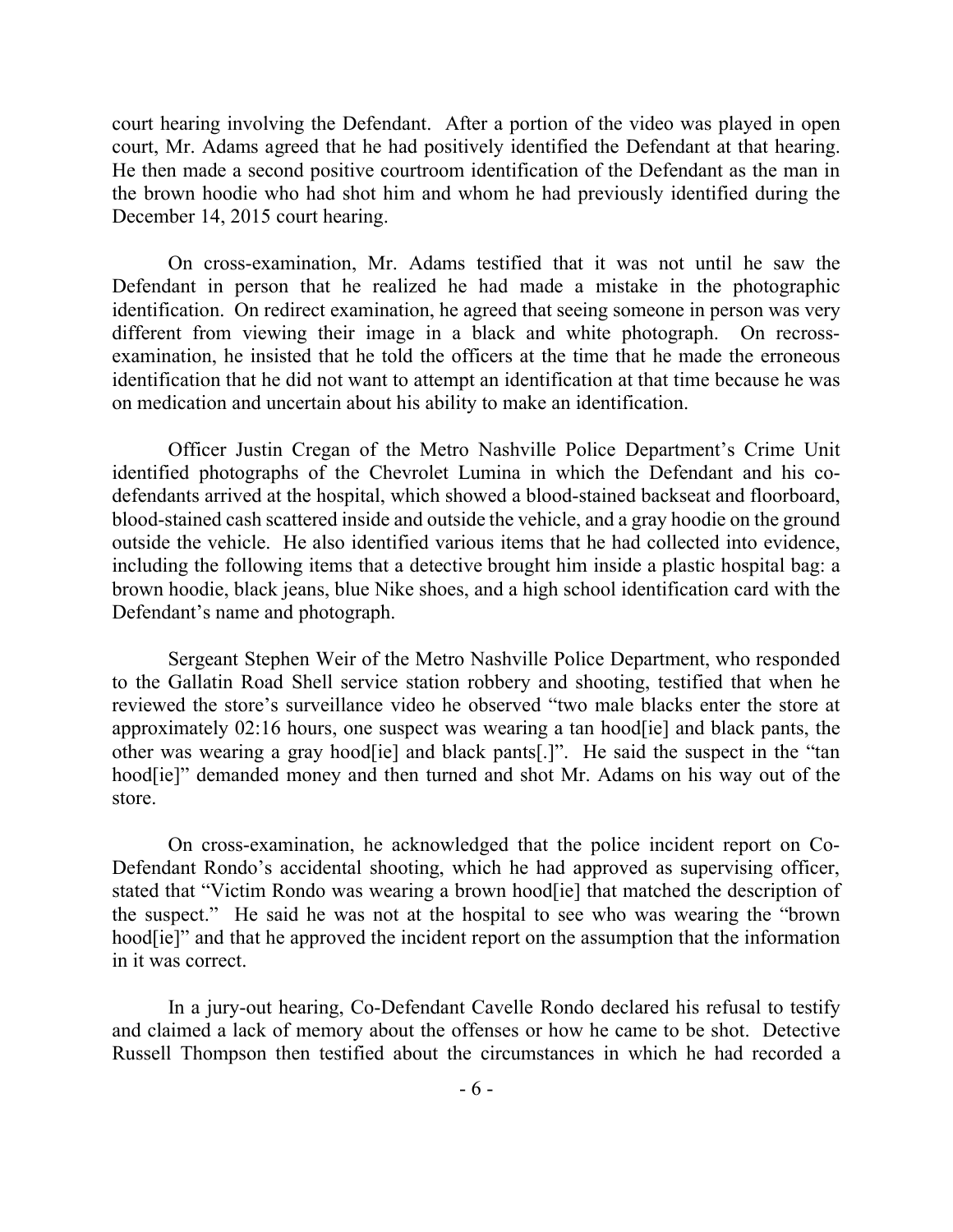hospital-room statement by Co-Defendant Rondo using an application he downloaded to his cell phone. At the conclusion of the hearing, the trial court found that there was nothing about the application to suggest it was any less trustworthy than traditional recording equipment. The court also found that it "was satisfied that the contents of the interview that was recorded . . . is trustworthy." The court, therefore, ruled that the State could play the recording if Co-Defendant Rondo, called as a witness before the jury, again claimed lack of memory.

When the jury returned, the State called Co-Defendant Rondo as a witness. Co-Defendant Rondo, who refused to be sworn, agreed that he did not like the prosecutor, did not want to be present, and did not want to answer any questions. As he had in a jury-out hearing, he claimed that he had no memory of the night of August 29-30, 2015, other than of being arrested. He acknowledged having appeared in court, where he was represented by a lawyer and "signed the little paper, plea paper" to get his "deal." He further acknowledged having consistently maintained that he would never testify in court.

The prosecutor then played the interview that Detective Thompson had conducted with Co-Defendant Rondo in which Co-Defendant Rondo implicated the Defendant in the offenses. Afterwards, the prosecutor asked if Co-Defendant Rondo had heard the recording and if it refreshed his recollection. Co-Defendant Rondo responded "Nope" to both questions, said he was not really listening, and claimed a lack of memory to the remaining questions.

Officer Michael Reid of the Metro Nashville Police Department, the author of the incident report that stated that Co-Defendant Rondo had been wearing the light brown hoodie seen in the Gallatin Road Shell service station surveillance video, testified that he had no personal knowledge of which individual had been wearing the brown hoodie and had made assumptions that may not have been correct. He further testified that he collected into evidence the cash that other officers recovered from the persons of the Defendant and Co-Defendant Jamie Brandon at the hospital. According to his records, \$319.12 was collected from the Defendant and \$280 from Co-Defendant Jamie Brandon. On crossexamination, he testified that he had assumed that Co-Defendant Rondo had been wearing the brown hoodie because it was included with Co-Defendant Rondo's personal effects in the emergency room.

Metro Nashville Police Officer John JeanBaptiste testified that he was working an extra job as a police officer at Skyline Hospital on August 30, 2015, when he received a call from the nursing staff at 2:50 a.m. that a gunshot victim had arrived in a vehicle. When Officer JeanBaptiste arrived outside the emergency room, Co-Defendant Rondo was being removed from the backseat and the Defendant was standing outside the vehicle. Co-Defendant Jamie Brandon was initially reluctant to answer any questions but finally told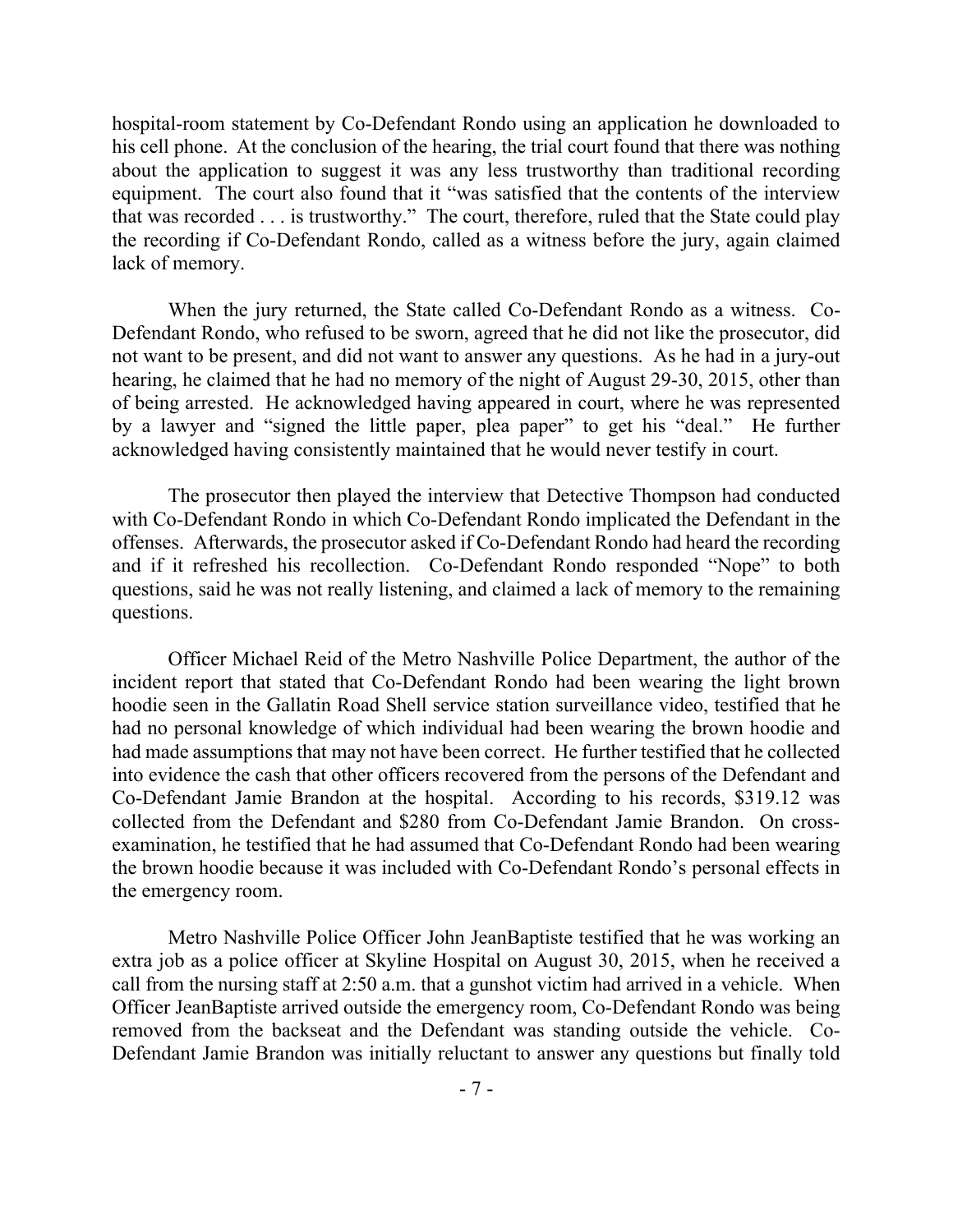Officer JeanBaptiste that Co-Defendant Rondo had called him to pick him up in East Nashville after he was shot. The Defendant, on the other hand, told Officer JeanBaptiste that Co-Defendant Rondo was his brother and that he had been with Co-Defendant Rondo when Co-Defendant Rondo was shot. Officer JeanBaptiste then patted down Co-Defendant Jamie Brandon and found a large bulge of cash in his pocket. After finding another large bulge of cash in the Defendant's pocket, Officer JeanBaptiste detained both men and turned the cash over to the responding officers.

On cross-examination, Officer JeanBaptiste acknowledged that he found no weapons on either man and that the Defendant never said where he and Co-Defendant Rondo were located when Co-Defendant Rondo was shot. On redirect examination, Officer JeanBaptiste testified that, in addition to the men's conflicting accounts, his suspicions were aroused by the fact that he had heard radio reports about the robberies, there was money "all over the back of the vehicle," both men were "really nervous," and Co-Defendant Jamie Brandon became hostile when questioned.

Detective John McGowen of the Metro Nashville Police Department, who was assigned to investigate the Mystic Express service station robbery, testified that he showed three separate photographic arrays to Mr. Alibed, but he was unable to make any identifications. He said he reviewed the surveillance videos of the Mystic Express and Gallatin Road Shell service station robberies, as well as Skyline Hospital's surveillance videos, and noted that they appeared to show the same individuals. He identified still photographs from the surveillance videos, which were admitted as exhibits. He also identified photos of rolled coins and store receipts found during the search of the Chevrolet Lumina and said that he determined the items were from the Mystic Express service station.

Detective Erin Riley of the Metro Nashville Police Department testified that she was called to the Mystic Express service station on Nolensville Pike at 1:27 a.m. on August 30, 2015. She said she reviewed the surveillance video of the robbery, took a still photo from the surveillance video, and sent the photo to the lead detective. She identified the photo, which was admitted as an exhibit.

Detective Jesse Holt of the Metro Nashville Police Department identified photographs he had taken of the Defendant and Co-Defendant Jamie Brandon early on the morning of August 30, 2015, at a police station. He said Co-Defendant Jamie Brandon was wearing camouflage shorts, black socks, a black "Just Do It" shirt, and distinctive "very colorful" reddish shoes, which also "show[ed] up very well" on the surveillance video of the Shelby Avenue Shell service station robbery. The Defendant was wearing black shoes with a "very distinct bright [silver] buckle" and pants with an "oversized belt" that stuck out "quite a bit[.]"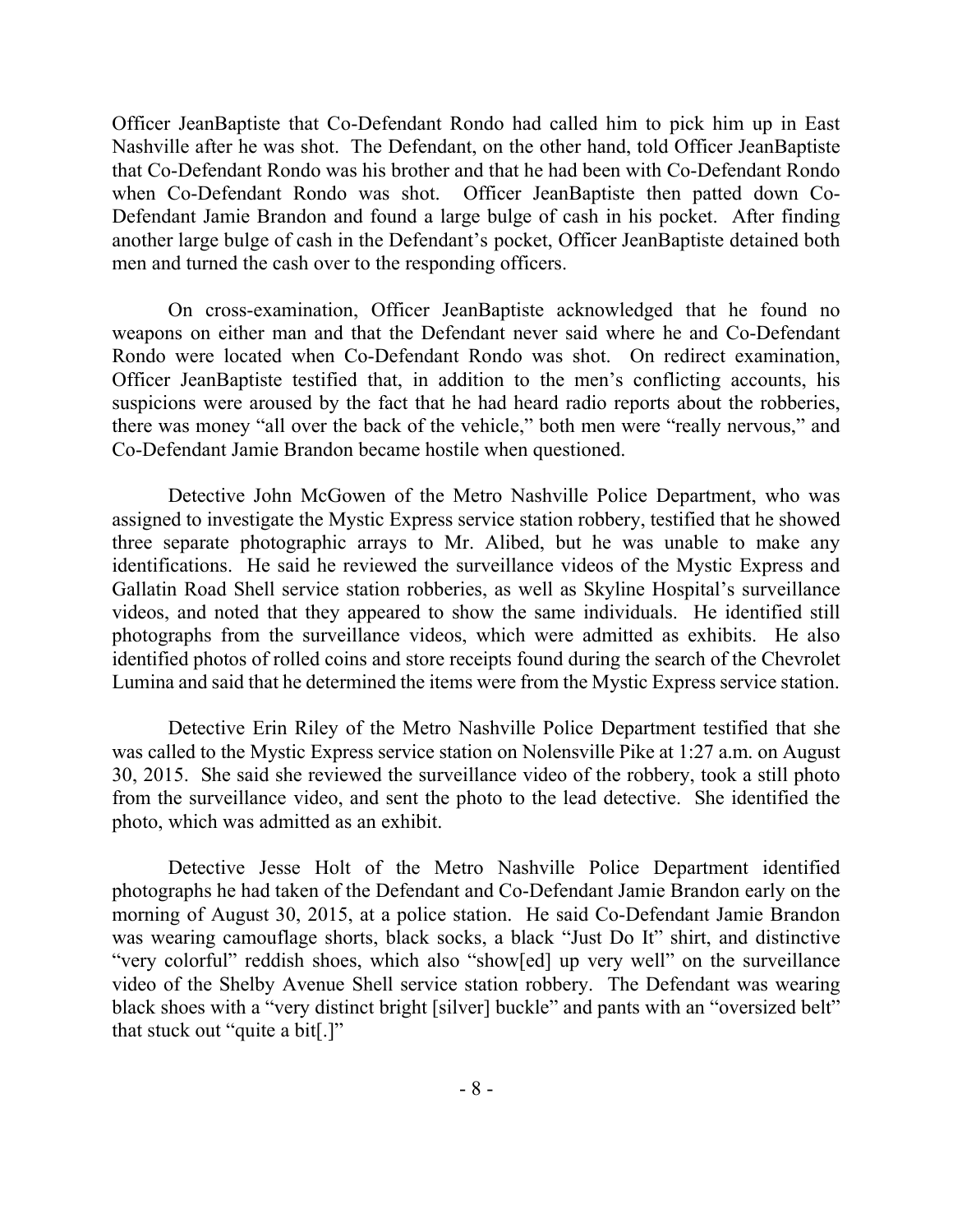Detective Holt testified that he first viewed the Shelby Avenue Shell service station surveillance video on September 1. He said a man who entered and then exited the store immediately before the gunman was wearing camouflage shorts, distinctive colorful shoes, some kind of pullover, and a round "boony cap" similar to a fisherman's cap, but "kind of oddly colored." The gunman who entered the store approximately a minute after the first man exited was wearing a hoodie pulled tightly around his face, black pants, black shoes with a bright silver buckle and an oversized belt with its end sticking out. A third man who entered the store after the gunman was wearing blue shoes and a gray hoodie. After he viewed the surveillance video of that attempted robbery and saw that the clothing matched that of the defendants, Detective Holt created still photographs from the surveillance video. He identified those still photographs of the suspects, which were admitted as a collective exhibit.

Detective Holt testified that he showed Co-Defendant Jamie Brandon still photographs from the Shelby Avenue Shell service station surveillance video during an interview. He said Co-Defendant Brandon identified himself as the first individual who walked into the store wearing the fisherman's hat, brightly colored reddish shoes, and camouflage shorts. As the interview continued, Co-Defendant Brandon "opened up to [Detective Holt]" eventually telling him that he had acted as the lookout and "designated driver."

On cross-examination, Detective Holt testified that he attempted to interview the Defendant on August 30, but the Defendant declined to sign the waiver of rights form. On redirect examination, he testified that he later saw the items found during the search of the Chevrolet, which included a sweatshirt and a fisherman's hat with a distinctive design, which appeared to match the clothing that Co-Defendant Jamie Brandon identified himself as wearing in the Shelby Avenue Shell service station surveillance video.

Detective Russell Thompson of the Metro Nashville Police Department testified that he responded to Skyline Hospital early on the morning of August 30, 2015, based on a report of two shooting victims: Co-Defendant Rondo and Mr. Mohamed Adams. He said he spoke briefly with Mr. Adams at the hospital but was unable to speak with Co-Defendant Rondo, who was in "[v]ery, very serious" condition and receiving medical treatment. He observed some clothing in the emergency room where the staff were working on Co-Defendant Rondo and was later given the clothing by the emergency room staff. He then turned over the items, which included a brown hoodie, pants, shoes, and the Defendant's high school identification card, to the crime scene investigator.

Later that afternoon, he returned to the hospital, learned that Co-Defendant Rondo had been moved to a regular room, and went to see him. Although he had not originally intended to interview him and did not have his recording equipment with him, he found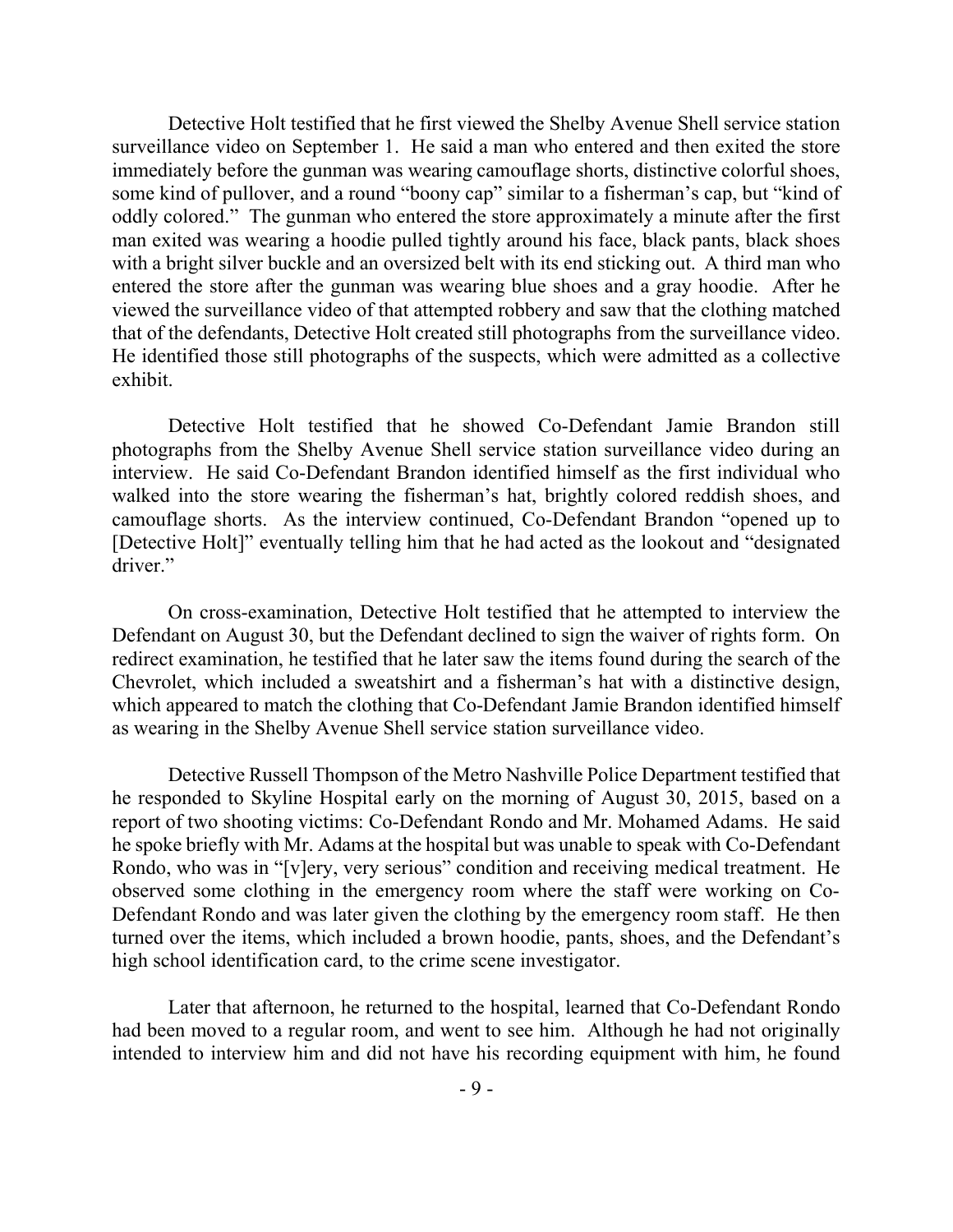Co-Defendant Rondo very alert, very cooperative, and willing to give a statement. He, therefore, stepped briefly out of his hospital room, downloaded a recording application on his cell phone, and went back into Co-Defendant Rondo's room to record his statement, which was essentially a "continuation of a conversation" that he and Co-Defendant Rondo had already begun.

Detective Thompson testified that he was curious why the Defendant's school identification and the brown hoodie were included in Co-Defendant Rondo's personal effects from the emergency room, so he watched the hospital's surveillance videos of the defendants' arrival outside the emergency room and the medical staff bringing Co-Defendant Rondo inside the emergency room. He identified the surveillance videos and a still photograph taken of Co-Defendant Rondo on the hospital gurney, which were admitted as exhibits and published to the jury. From those surveillance videos and photographs, he identified the Defendant as the individual who exited the front passenger seat of the vehicle, Co-Defendant Jamie Brandon as the individual who exited the driver's seat, and Co-Defendant Rondo as the individual who was taken out of the rear seat of the vehicle and placed on the hospital gurney. He also identified the brown hoodie as the same brown hoodie visible in the emergency room surveillance video and still photograph, which was used to cover Co-Defendant Rondo's leg in an apparent attempt to stem the bleeding from his gunshot wound.

Detective Thompson testified that he spoke with the registered owner of the Chevrolet, Ms. Rowena Crowell, who told him the day and time that she had last been in the vehicle. He then reviewed downtown street surveillance videos, which corroborated her account of having turned the vehicle over to Co-Defendant Jamie Brandon at approximately 12:51 a.m. on August 30, 2015.

Detective Thompson testified that Co-Defendant Jamie Brandon provided a statement to him and other detectives on September 1, 2015. Co-Defendant Brandon admitted that he was the driver during the Mystic Express and Gallatin Road Shell service station robberies, that he expected to share in the robbery proceeds, that Co-Defendant Rondo shot himself in the vehicle, and that he instructed Co-Defendant Rondo to get rid of the weapon before he agreed to drive him to the hospital. Co-Defendant Jamie Brandon also identified himself in the surveillance video of the attempted aggravated robbery as the individual wearing the fisherman's hat.

Detective Thompson testified that he interviewed the Defendant on September 1, 2015. He said his questioning was focused exclusively on the case that had been assigned to him, which was the Gallatin Road Shell service station robbery. During that hour and a half interview, the Defendant eventually admitted that he had been involved in dropping the owner of the Chevrolet Lumina off downtown and that he was in the vehicle when Co-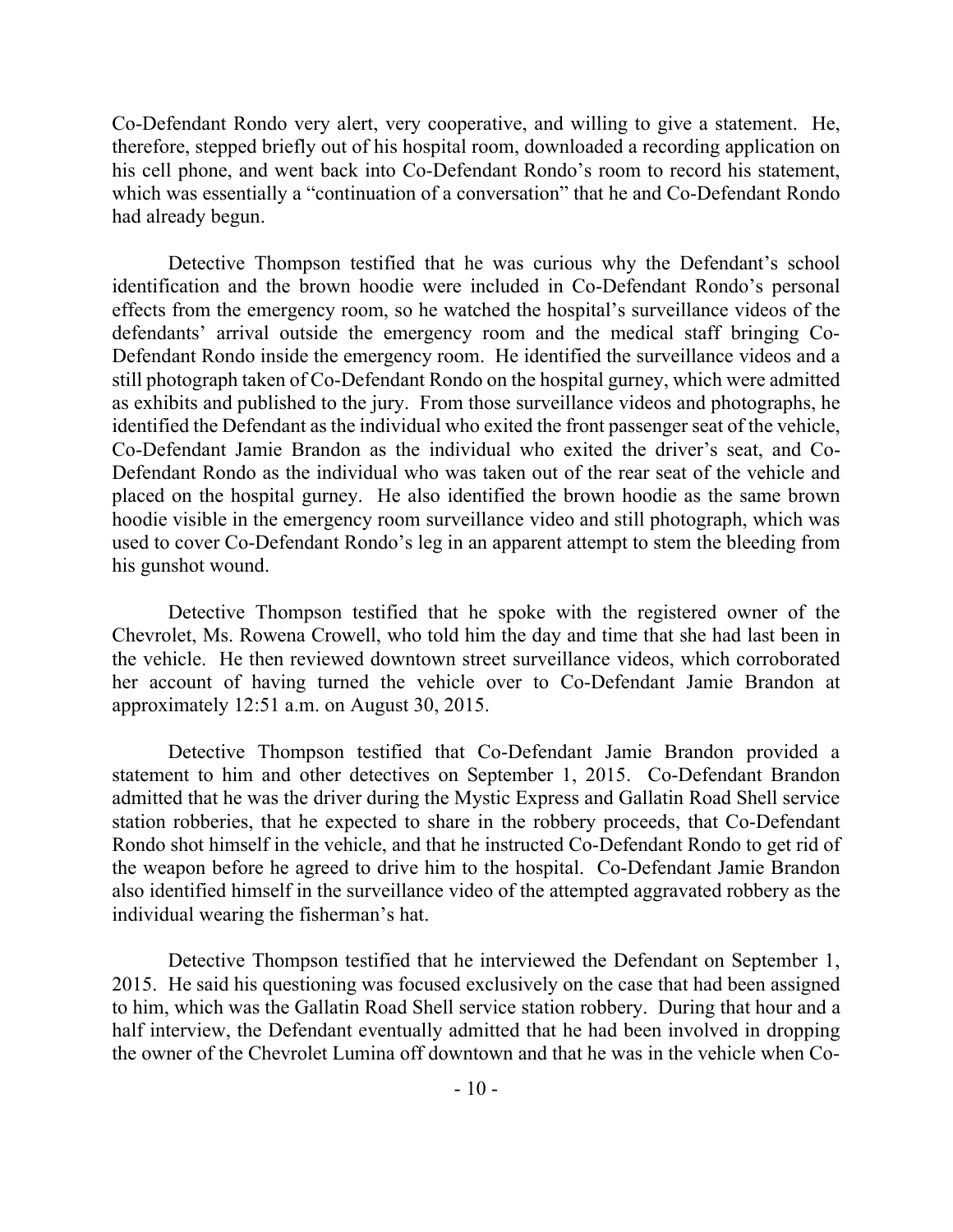Defendant Rondo shot himself. The Defendant also admitted he had gone into the Gallatin Road Shell service station to get money from a male employee. When he asked the Defendant for details, the Defendant responded "you already know." On crossexamination, Detective Thompson testified that the Defendant was responding to his specific questions about the Gallatin Road robbery when he made his admissions.

Neither the Defendant nor Co-Defendant Jamie Brandon elected to testify and neither presented any defense witnesses. Following deliberations, the jury convicted the Defendant of the indicted offenses. No motion for new trial was filed. The Defendant filed a notice of appeal on August 18, 2020, to which the State responded with a motion to dismiss based on its untimeliness. The lawyer who represented the Defendant at the time of the filing of his notice of appeal was allowed to withdraw from representation, and this court subsequently granted the Defendant's new counsel's request to waive the timely notice of appeal requirement in the interest of justice.

### **ANALYSIS**

#### **I. Sufficiency of the Evidence**

The Defendant contends that the evidence is insufficient to sustain his convictions, arguing that the evidence linking him to the crimes was "purely circumstantial and very attenuated." He asserts that no one identified him as a participant in the Shelby Avenue and Nolensville Pike offenses and argues that "no reasonable rational person could determine" that he participated in either of those crimes. He characterizes his statement to police about his involvement in the Gallatin Road especially aggravated robbery as an "open book response that lacks exact meaning and can be interpreted in many ways" and points out that the victim in that crime originally identified someone else as the perpetrator. The State argues that there was overwhelming proof of the Defendant's participation in all three crimes. We agree with the State.

When the sufficiency of the evidence is challenged on appeal, the relevant question of the reviewing court is "whether, after viewing the evidence in the light most favorable to the prosecution, *any* rational trier of fact could have found the essential elements of the crime beyond a reasonable doubt." *Jackson v. Virginia*, 443 U.S. 307, 319 (1979); *see also* Tenn. R. App. P. 13(e) ("Findings of guilt in criminal actions whether by the trial court or jury shall be set aside if the evidence is insufficient to support the findings by the trier of fact of guilt beyond a reasonable doubt."); *State v. Evans*, 838 S.W.2d 185, 190-92 (Tenn. 1992); *State v. Anderson*, 835 S.W.2d 600, 604 (Tenn. Crim. App. 1992).

Accordingly, on appeal, the State is entitled to the strongest legitimate view of the evidence and all reasonable inferences that may be drawn from it. *State v. Williams*, 657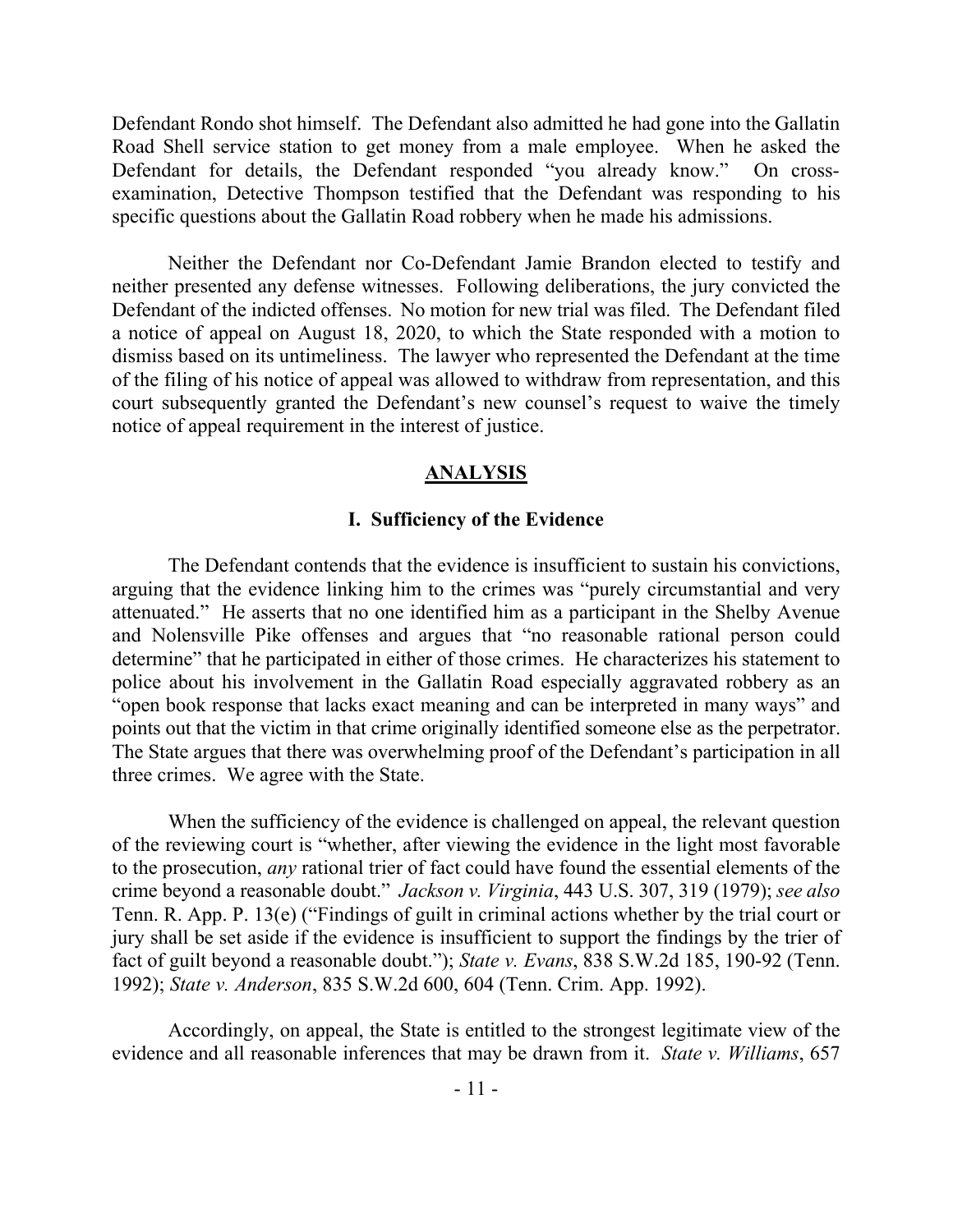S.W.2d 405, 410 (Tenn. 1983). All questions involving the credibility of witnesses, the weight and value to be given the evidence, and all factual issues are resolved by the trier of fact. *State v. Pruett*, 788 S.W.2d 559, 561 (Tenn. 1990). "A jury conviction removes the presumption of innocence with which a defendant is initially cloaked and replaces it with one of guilt, so that on appeal a convicted defendant has the burden of demonstrating that the evidence is insufficient." *State v. Tuggle*, 639 S.W.2d 913, 914 (Tenn. 1982).

The guilt of a defendant, including any fact required to be proven, may be predicated upon direct evidence, circumstantial evidence, or a combination of both direct and circumstantial evidence. *State v. Pendergrass*, 13 S.W.3d 389, 392-93 (Tenn. Crim. App. 1999). The standard of review for the sufficiency of the evidence is the same whether the conviction is based on direct or circumstantial evidence or a combination of the two. *State v. Dorantes*, 331 S.W.3d 370, 379 (Tenn. 2011).

Viewed in the light most favorable to the State, the evidence was more than sufficient for the jury to find that the Defendant was a participant not only in the especially aggravated robbery of Mr. Adams at the Gallatin Road Shell service station, but also the aggravated robbery of Mr. Alibed at the Nolensville Pike Mystic Express service station and the attempted aggravated robbery of Mr. Waheb at the Shelby Avenue Shell service station. The jury saw the surveillance videos and still photographs of the robbers. The jury also saw the photographs of the Defendant and his brother taken early on the morning of August 30, that showed the Defendant dressed in the same distinctive shoes and belt worn by the gunman in the attempted aggravated robbery and the aggravated robbery. Mr. Adams positively and unequivocally identified the Defendant as the man who robbed and shot him, and the Defendant admitted in his statement to Detective Thompson that he went into the Gallatin Road Shell service station to get money from a male employee. The codefendants also each made statements implicating the Defendant in the crimes. Finally, the Defendant, who had a large bulge of cash on his person, arrived at the hospital early on the morning of the August 30, 2015, with his two co-defendants in a vehicle that contained blood-stained cash, rolled coins, and receipts from the Mystic Express service station. From all of this evidence, a rational jury could reasonably find that the Defendant was a participant in all three offenses. We, therefore, affirm the Defendant's convictions for attempted aggravated robbery, aggravated robbery, and especially aggravated robbery.

### **II. Admission of Co-Defendant Rondo's Recorded Statement**

The Defendant contends that the trial court committed prejudicial error by admitting Co-Defendant Rondo's out-of-court statement to Detective Thompson as substantive evidence "while allowing another witness, Mohamed Adams, to recant his identification of another person in the hours after being shot when he discovered that it was, in fact, [the] Defendant [] who was on trial for the crime." The Defendant concedes that the trial court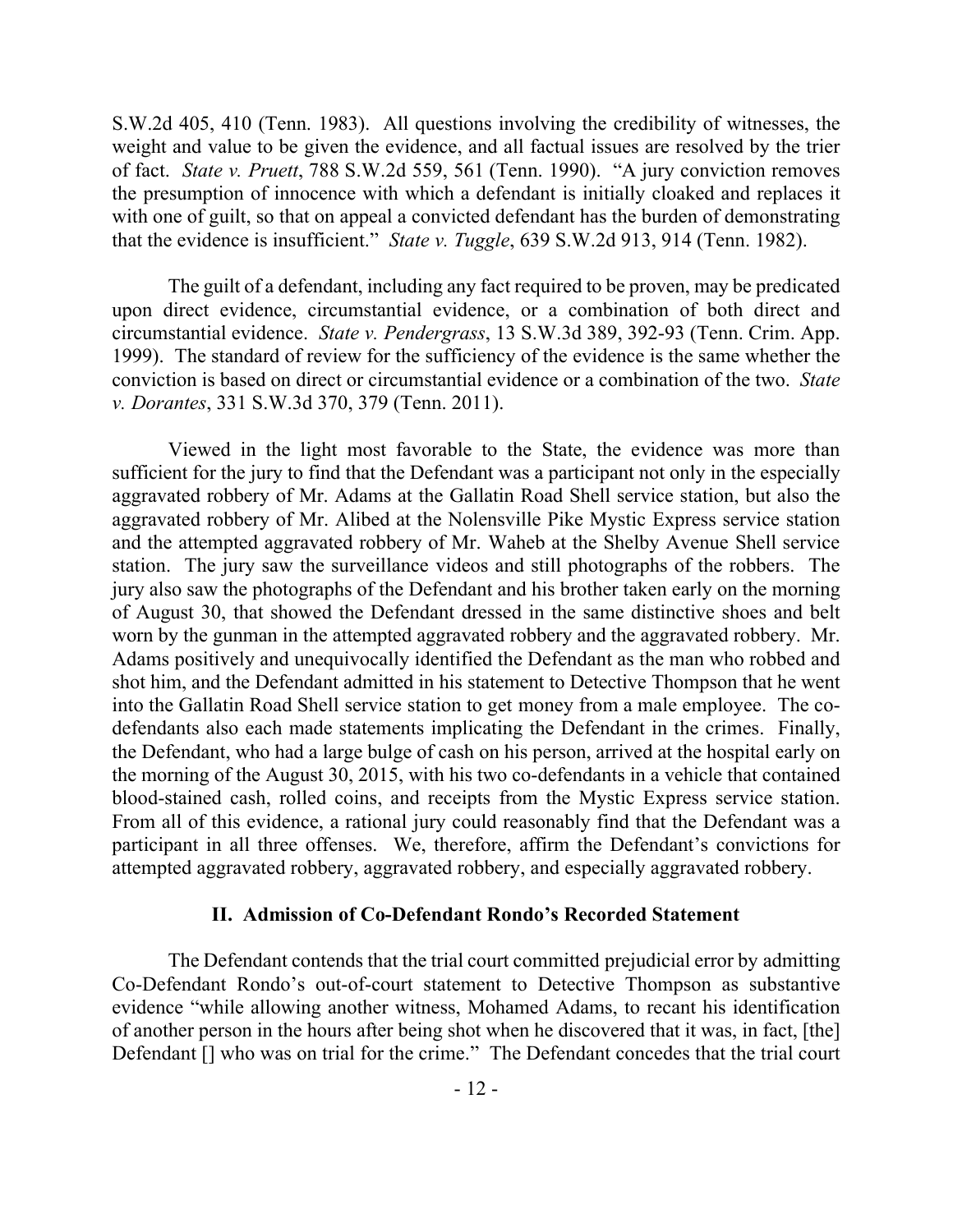held an out-of-court hearing at which it found that the recording was trustworthy and satisfied the requirements of Rule 803(26) of the Tennessee Rules of Evidence for a prior inconsistent statement of a testifying witness. The Defendant argues, however, that the trial court erred in admitting the recording because Co-Defendant Rondo, who refused to be sworn, was not a witness who testified at trial and was subject to cross-examination and the recorded statement itself was not trustworthy. The State responds that that the Defendant is not entitled to plain error relief on the basis of this issue. We, again, agree with the State.

Because the Defendant failed to raise this issue in a motion for new trial, he is limited to plain error review. Tenn. R. App. P. 3(e) (stating that "in all cases tried by a jury, no issue presented for review shall be predicated upon error in the admission or exclusion of evidence . . ., unless the same was specifically stated in a motion for a new trial; otherwise such issues will be treated as waived"). The doctrine of plain error provides that where necessary to do substantial justice, an appellate court may take notice of a "plain error" if it affected a substantial right of the defendant. Tenn. R. Crim. P. 36(b). In order for us to find plain error: (a) the record must clearly establish what occurred in the trial court; (b) a clear and unequivocal rule of law must have been breached; (c) a substantial right of the accused must have been adversely affected; (d) the accused did not waive the issue for tactical reasons; and (e) consideration of the error is "'necessary to do substantial justice.'" *State v. Smith*, 24 S.W.3d 274, 282 (Tenn. 2000) (quoting *State v. Adkisson*, 899 S.W.2d 626, 641–42 (Tenn. Crim. App. 1994)). The presence of all five factors must be established by the record before we will recognize the existence of plain error, and complete consideration of all the factors is not necessary when it is clear from the record that at least one factor cannot be established. *Id.* at 283. Furthermore, the "'plain error' must be of such a great magnitude that it probably changed the outcome of the trial.'" *Adkisson*, 899 S.W.2d at 642 (quoting *United States v. Kerley*, 838 F.2d 932, 937 (7th Cir. 1988)).

We agree with the State that the Defendant has not established the existence of plain error, as he cannot show that a clear and unequivocal rule of law was breached, that a substantial right of his was adversely affected, or that consideration of the alleged error is necessary to do substantial justice. Accordingly, we conclude that the Defendant is not entitled to relief on the basis of this issue.